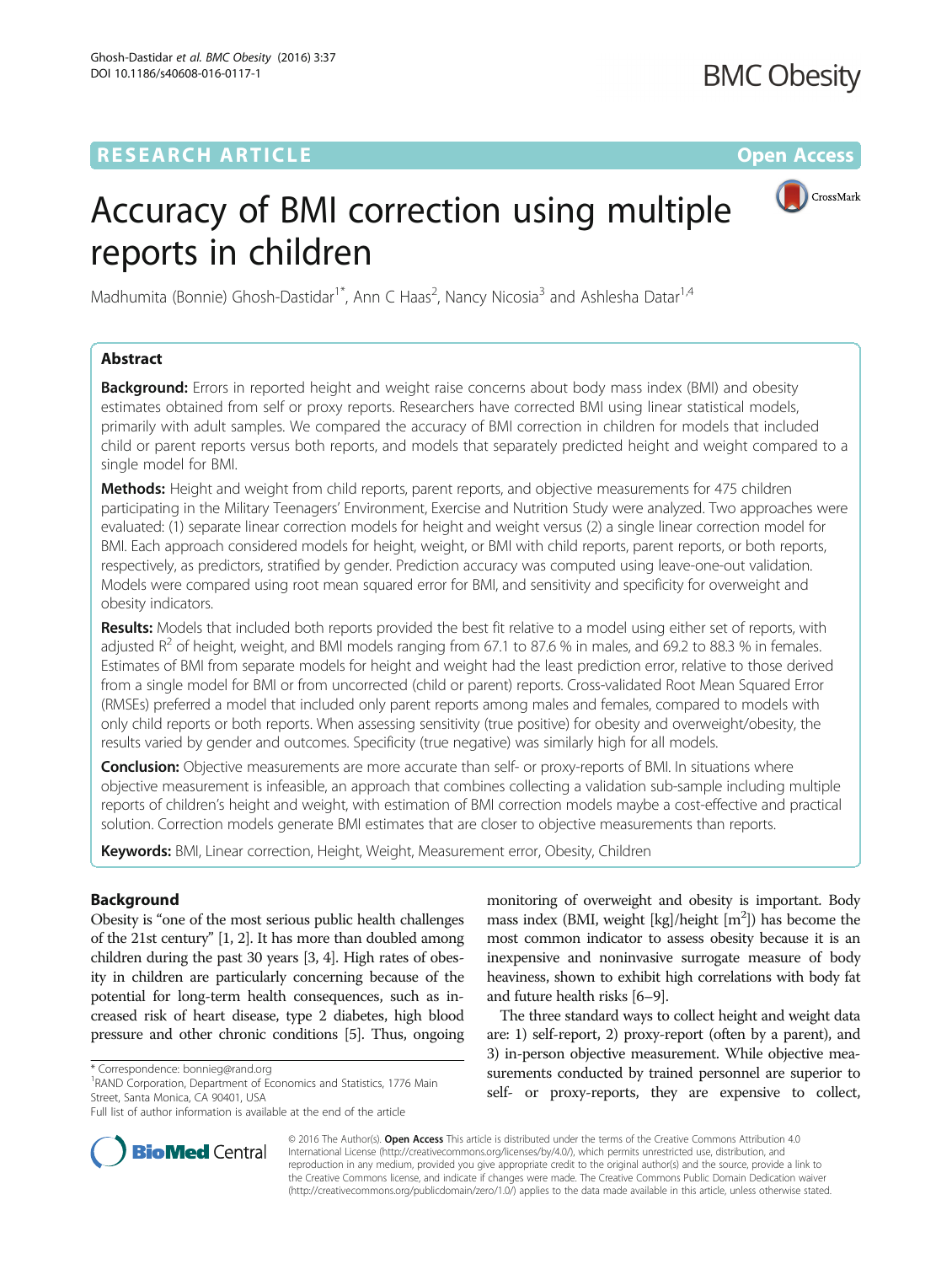especially in large or dispersed samples [\[9](#page-8-0)]. In an environment of budget cuts and declining response rates [\[10](#page-8-0)], many national surveys including the Behavioral Risk Factor Surveillance System [\[11\]](#page-8-0), the National Health Interview Survey [\[12](#page-8-0)], and the National Survey of Children's Health [[13](#page-8-0)] primarily rely on parental reports of children's height and weight. Yet reported height and weight are shown to include non-trivial amounts of measurement error. For example, BMI was  $0.7 \text{ kg/m}^2$  higher when based on parentreported values vs measured height and weight [\[14](#page-8-0)]. A review of the literature found that sensitivity of reported BMI for screening for overweight ranged from 55 to 76 %, and that overweight prevalence was −0.4 to −17.7 % lower when BMI was based on self-reported versus directly measured data for adolescents [\[15](#page-8-0)].

Concern about measurement error has fostered an emerging literature on how less costly data collection efforts can be utilized in BMI studies. One cost effective approach is the use of BMI "correction models" [\[16](#page-8-0)–[22\]](#page-8-0). A "correction model" can be estimated with a dataset that includes both reports and measurements. The estimated model coefficients can then be applied in other studies which have collected reported data only to produce corrected BMI estimates. Past efforts have largely focused on self-reports in adult samples. The quality of BMI correction models has not been fully explored with other sub-populations (e.g., children), where the nature of reporting errors might differ and where proxy reports are more common. Further, most studies have ignored the issue of out-of-sample prediction and validity shrinkage [\[23\]](#page-8-0), and do not provide a good understanding of predictive performance of such models.

The response error mechanism underlying misreporting of height and weight can be random or systematic. While some respondents may not know their actual height or weight, others may intentionally misreport to fit social norms. An additional complication specific to BMI is that the error mechanism may differ for height and weight. A review paper summarizing multiple studies found that self-reported height in adolescents was both underestimated and overestimated with reporting biases ranging from −1.1 to 2.4 cm, while reported weight was usually underestimated [[15](#page-8-0)]. Results from earlier studies also suggest that girls tend to underestimate their weight more so than boys [\[15\]](#page-8-0). Thus, separate correction models for height and weight stratified by gender [[24](#page-8-0)] may be superior to a single model for BMI.

An additional issue with surveys of children is that they typically ask for parental reports of height and weight, in lieu of children's self-reports. The magnitude of response biases has been found to differ for self- versus proxyreports in adults [[25](#page-8-0)]. One recent study in Quebec actually collected child- and parent-reports for children between 8 and 12 years of age, and found that the two were comparable. Both child and parent reports underestimated the

children's weight by 1 kg, height by less than 1 cm, and BMI by less than  $0.25 \text{ kg/m}^2$ , on average [\[26\]](#page-8-0). Given the lack of multiple studies comparing child and parent reports, it is not well understood whether collecting two sets of reports of height and weight has added value.

The Military Teenagers' Environment, Exercise and Nutrition Study (M-TEENS) provides a unique opportunity to explore these issues. A subsample of M-TEENS respondents completed objective measurements, in addition to providing child- and parent-reports of child's height and weight. This is the only national sample in the U.S. that we know of that includes child and parent reports of height and weight, in addition to measurements, for youth (12–13 year olds). As a result, it provides a unique chance to conduct a *validation study*. The aim of this study is to propose a simple, linear BMI correction model which does not require many additional predictors, and can be estimated with small validation samples. We also tested two hypotheses  $-$  (i) a model that predicts BMI using both parent and child reports will be more accurate than a model that includes only one set of reports; and (ii) separate correction of height and weight to derive BMI will improve prediction accuracy compared to a model that directly predicts BMI because the reporting errors for height and weight may differ. We explored both hypotheses using measures of predictive performance.

# Methods

# Design and sample

M-TEENS was designed to assess how the food and physical activity environment in schools and neighborhoods may influence the diet, physical activity, and BMI of children ages 12–13. The study surveyed children and their parents/guardians (hereafter, parents) from families of enlisted Army personnel located at 12 Army installations across the four U.S. Census regions. Using the Army's records, M-TEENS staff contacted families who were located at these installations for at least 18 months and who likely had a 12–13-year-old (as of March 31, 2013) in the household. The Defense Manpower Data Center (DMDC) provided participants' contact information. We attempted to contact a larger than necessary sample for several reasons. First, military families move frequently due to periodic re-assignment, so that their contact information is not always updated in a timely manner. Second, information on members' active duty status does not reflect recent separations from the military. Lastly, response rates in military samples are considerably lower than in civilian samples [\[27, 28](#page-8-0)].

Of 8,545 enlisted personnel that were initially emailed and/or mailed recruitment letters, 2,106 completed an eligibility screener. Families were eligible to participate if they met three conditions. First, the service member did not intend to leave the military within the coming year. Second,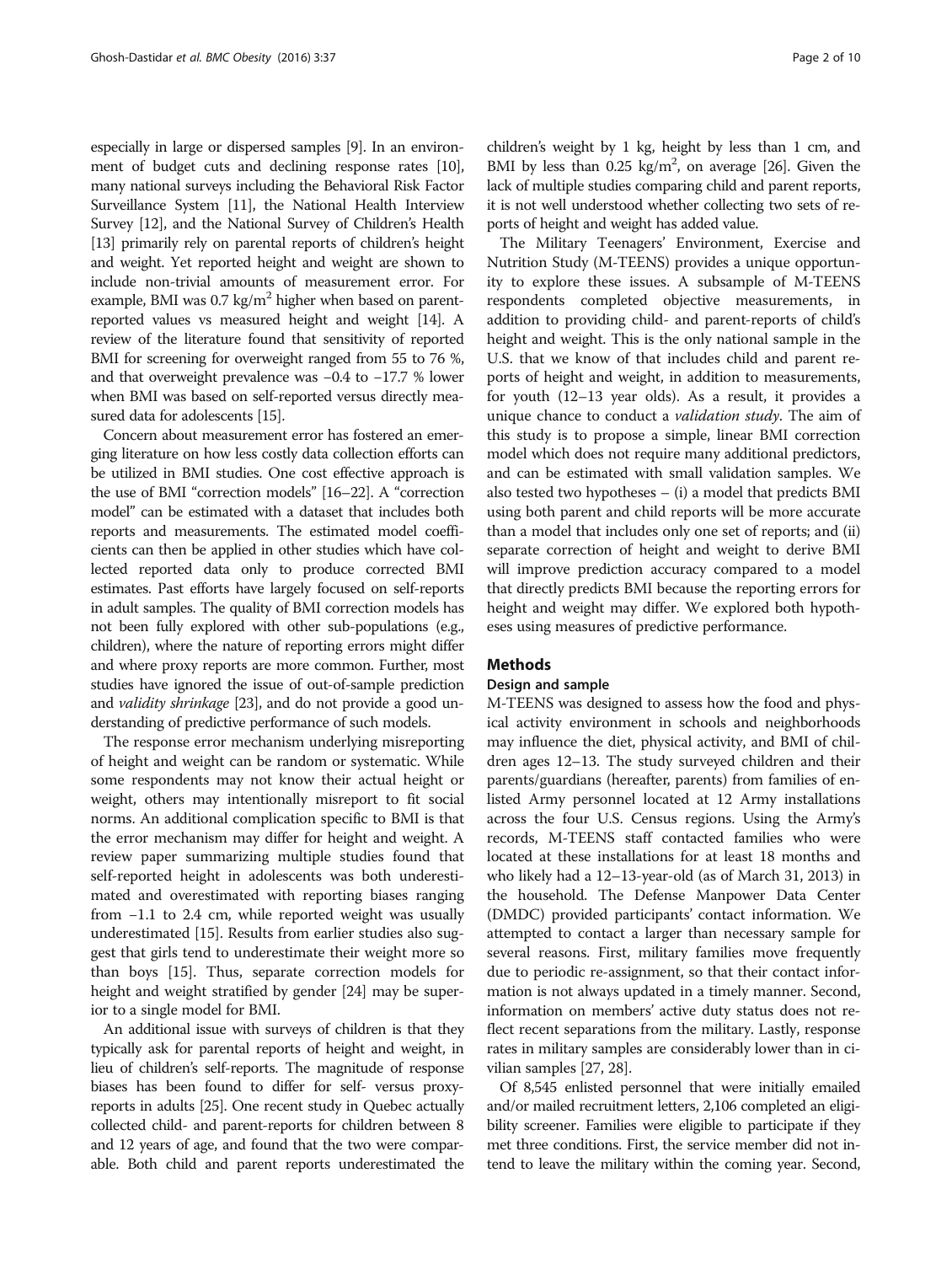the 12- or 13-year-old resided with the enlisted parent at least half-time. Finally, the 12- or 13-year old child was enrolled in a public or Department of Defense Education Activity school. Of those screened, 1,794 (85 %) households were eligible and 1,188 (66 %) provided consent.

Between Spring 2013 and Winter 2013/2014, 1,022 surveys were completed online. During data collection, study personnel visited each installation for three days to collect objective measurements for those with a survey completed, with families participating on a walk-in basis. Of the 1,022 survey respondents with at least a parent or child survey response, 521 completed an objective measurement. The sample size of children with self-reports, parent-reports, and measurements of height and weight is 475. The limited window for objective measurements lowered the number of measurements, while living on-installation increased the chances of completing the measurements. This study was approved by the Institutional Review Boards at RAND, University of Southern California, and the Army Human Research Protection Office. Online consent and assent was obtained from parents and children, respectively. All sampled, enlisted persons were sent instructions to their Department of Defense email address with unique login credential and a unique link to the consent form generated specifically for the sampled person.

# Measures

## Objective measurements

Height and weight were measured by trained personnel at each installation. Height was measured using a Seca 213 stadiometer, rounded to the nearest 0.1 cm. Weight was measured using a Tanita UM-041 F digital scale, recorded to the nearest 0.1 kg. All measurements were taken at least twice; a third measurement was taken if the two measurements differed by a pre-determined amount (>0.5 cm for height, >0.2 kg for weight). The average of the two closest measurements was used. About 90 % of measurements were conducted within one month of the survey.

## Reported height and weight

The child (parent) survey included the following questions: "how tall are you (is your child) without shoes on?" and "how much do you (does your child) weigh without shoes on?" The reporting units are inches and feet for height and pounds for weight. Child- and parent-reported BMI were computed as the ratio of child- and parent-reported weight (kg) and height-squared  $(m^2)$ , respectively.

# BMI, obesity

BMI was computed as the ratio of measured or reported weight [kg] to height[m]-squared. The child's age and gender were used to calculate BMI percentile using the 2000 Centers for Disease Control BMI-for-age growth charts

[[29](#page-9-0)]. We constructed indicators of obesity and overweight/ obesity, where obesity is defined as BMI in the 95<sup>th</sup> percentile or higher and overweight is defined as BMI between the 85 and 95<sup>th</sup> percentiles.

## Participant characteristics

The parent survey asked about the child's race/ethnicity. Gender was obtained from child survey; birthdate came from DMDC records. Age in months is the difference between the measurement date and the birthdate and rounded to the nearest month.

# Analysis

We summarized the distributions of reported and measured outcomes for the overall sample, and by gender for the analysis sample ( $n = 475$ ). To identify biases in reporting, we tested for significant differences and correlations between objective and reported values of height, weight and BMI using a paired t-Test and Fisher's Z-Test, respectively. Similarly, we tested for agreement between reports and measurements of binary variables such as obesity or overweight/obesity using McNemar's test.

A linear regression model with measured height, weight, or BMI as the dependent variable and reported values of the same variable as the key independent variable(s) was used for correction. Three models were considered per outcome – Model 1 included parent report only, Model 2 included child report only, and Model 3 included both child and parent reports, estimated separately for boys and girls. The reported variables were centered before they were entered as linear and quadratic terms. Age (in months) and race-ethnicity indicators were included in all models [\[21](#page-8-0)]. The quality of models was assessed using adjusted- $R^2$  and Akaike Information Criterion (AIC) [[30\]](#page-9-0). The AIC is proportional to the log likelihood penalized by the number of model parameters, and used as a measure of the relative quality of statistical models.

Typically, regression coefficients from a BMI correction model estimated with a validation sample are applied to another dataset which only includes reported height and weight. As Ivanescu et al. [\[23\]](#page-8-0) have underscored, the true test of a model's predictive capacity can be assessed when the model is tested on an independent dataset that was not used to develop the model; cross-validation approaches provide an objective assessment of out-ofsample prediction accuracy, accounting for both the bias and variance of model predictions. Thus, we provide estimates of prediction error that are obtained from leaveone-out cross validation [[31](#page-9-0)]. In particular, leave-one-out cross validation is well suited to smaller sample sizes (e.g. M-TEENS) [\[23\]](#page-8-0).

Corrected BMI was computed from predicted height and weight ('indirect' approach), or directly predicted using reported BMI ('direct' approach). We computed RMSE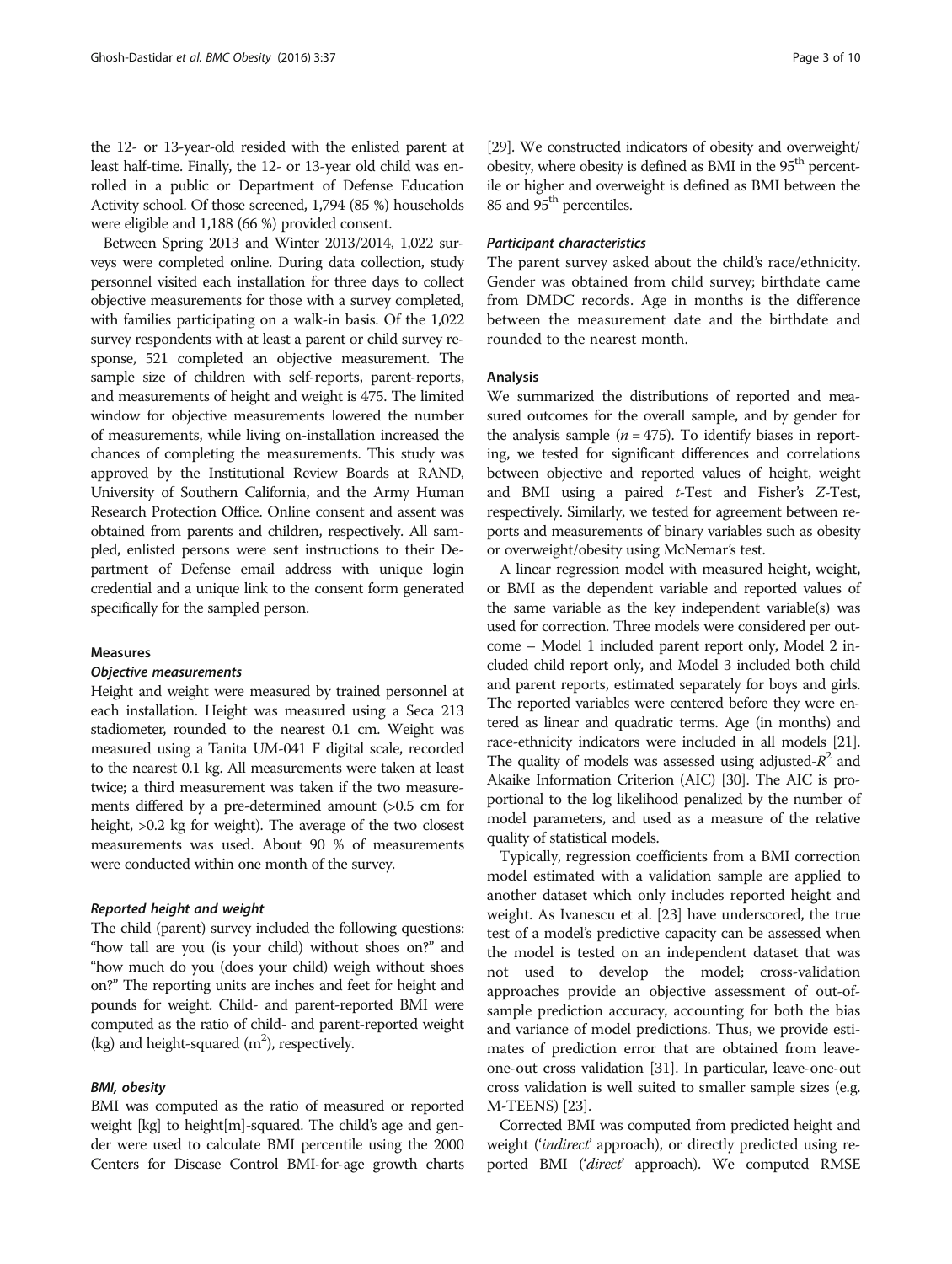<span id="page-3-0"></span>associated with the continuous outcome (BMI). We also assessed classification error using sensitivity and specificity for the binary indicators of obesity and overweight/obesity. Sensitivity (true positive) indicates a model's ability to correctly classify an individual as overweight or obese while specificity (true negative) indicates its ability to correctly classify an individual as non-obese or non-overweight/nonobese [[32](#page-9-0)]. Further, we compared the corrected estimates to uncorrected reports to understand whether correction improves upon use of self- or parent-reports. To account for sampling error, RMSE values within 0.05 units of each other and sensitivity and specificity estimates within 3 % of each other are treated as similar and not discussed. All analyses were performed in SAS software, Version 9.4 of the SAS System for Windows.

# Results

## Sample characteristics

In the analysis sample of 475 with validation data, 46 % were female, 43 % non-Hispanic white, 21 % non-Hispanic black, and 24 % Hispanic/Latino (Table 1, column 1). The average age was 157 months (13.1 years). The average measured height and, weight were 159 cm and 53 kg, respectively. The average BMI was 20.8 kg/m<sup>2</sup>. The percent obese and percent overweight or obese, derived from measured BMI, were 10.7 and 28.0 %, respectively.

## Reporting biases

On average, child-reported and parent-reported heights were 0.9 cm lower ( $P < .001$ ) and 1.4 cm lower ( $P < .001$ ), respectively, than measured height (Table 1). Child-reported and parent-reported weights were 1.9 kg lower ( $P < .001$ ) and 2.3 kg lower ( $P < .001$ ) than measured weight. Also, child-reported and parent-reported BMI were both 0.5 units lower than measured BMI ( $P < .001$ ). The estimates of obesity and overweight/obesity derived from child reports were 2.1 and 4.2 percentage points (hereafter, pp) lower, respectively, than the measured values. The child-reported estimates of the binary indicators were less accurate, on average, compared to parent-reports (which were 1.2 and 2.5 pp lower, respectively). Additional information about the distribution of bias is provided in the [Appendix](#page-7-0).

Among males, child- and parent-reports of height were 1.4 cm ( $P < 0.01$ ) and 1.6 cm ( $P < 0.001$ ) lower than the measured value, respectively. Child- and parent-reported weights were 1.7 kg lower ( $P < .001$ ) and 2.1 kg lower than measured weight ( $P < .001$ ). Also, child-reported BMI was 0.3 kg/m<sup>2</sup> lower while parent-reported BMI was 0.4 kg/m<sup>2</sup> lower than measured BMI  $(P < 0.01)$ . Obesity was underestimated by 2.7 pp using child-reports. Obesity was underestimated by 2.3 pp, while overweight/obesity was overestimated by 1.9 pp using parent-reports. Among females, parent-reported height was 1.2 cm lower than measured height  $(P \le 0.001)$ . Child-reported and parent-reported

|                                           | Total,<br>$N = 475$ | Boys,<br>$N = 258$ | Girls,<br>$N = 217$ |
|-------------------------------------------|---------------------|--------------------|---------------------|
| Age (months), mean (SD)                   | 156.8(7.3)          | 157.2(7.4)         | 156.2 (7.0)         |
| Female, %                                 | 45.7                | n/a                | n/a                 |
| Race/Ethnicity                            |                     |                    |                     |
| White non-Hispanic, %                     | 42.5                | 42.3               | 42.9                |
| Black non-Hispanic, %                     | 21.3                | 22.1               | 20.3                |
| Hispanic or Latino, %                     | 24.0                | 24.8               | 23.0                |
| Other <sup>a</sup> , %                    | 12.2                | 10.9               | 13.8                |
| Objective measures                        |                     |                    |                     |
| Measured height (cm),<br>mean (SD)        | 159.2 (8.4)         | 160.2(9.3)         | 158.0 (6.9)         |
| Measured weight (kg),<br>mean (SD)        | 53.1 (12.6)         | 52.8 (12.8)        | 53.6 (12.2)         |
| Measured BMI, mean (SD)                   | 20.8 (4.0)          | 20.4 (3.9)         | 21.3(4.1)           |
| Obese, %                                  | 10.7                | 12.0               | 9.2                 |
| Overweight or obese, %                    | 28.0                | 25.2               | 31.3                |
| Parent report                             |                     |                    |                     |
| Parent-reported height<br>(cm), mean (SD) | 157.8 $(10.1)^b$    | 158.6 $(11.1)^{b}$ | 156.8 $(8.6)^{t}$   |
| Parent-reported weight<br>(kg), mean (SD) | 50.8 $(12.2)^{b}$   | 50.7 $(12.4)^{b}$  | 50.9 $(12.1)^{b}$   |
| Parent-reported BMI,<br>mean (SD)         | 20.3 $(4.0)^b$      | $20.0~(3.8)^c$     | 20.6 $(4.2)^{b}$    |
| Obese, %                                  | 9.5                 | 9.7                | 9.2                 |
| Overweight or obese, %                    | 25.5                | 27.1               | $24.1^d$            |
| Child report                              |                     |                    |                     |
| Child-reported height (cm),               | 158.3 $(10.2)^{b}$  | $158.8(11.7)^{c}$  | 157.8(8.1)          |

M-TEENS Military Teenagers' Environment, Exercise and Nutrition Study, BMI body mass index, SD standard deviation; <sup>a</sup> includes multiracial, Asian, American Indian/Alaska Native, Native Hawaiian/Pacific Islander; <sup>b</sup> One-sample t-Test  $P < .001$ ; <sup>c</sup> One-sample t-Test  $P < .01$ , testing parent and child reported height, weight and BMI against objective measurement;  $d$  McNemar's test P <.01;  $e$  McNemar's test  $P$  <.05 comparing parent and child reported obesity or overweight/obesity against objective measurements

Obese, % 8.6<sup>e</sup> 9.3<sup>e</sup> 7.8 Overweight or obese,  $\%$  23.8<sup>d</sup> 25.2 22.1<sup>d</sup>

51.1  $(12.7)^b$  51.3  $(12.1)^b$ 

20.3  $(4.0)^b$  20.1  $(3.8)$  20.5  $(4.1)^b$ 

mean (SD)

mean (SD)

Child-reported BMI, mean (SD)

Child-reported weight (kg), 51.2 (12.4)<sup>b</sup>

weight were 2.3 kg lower ( $P < .001$ ) and 2.7 kg lower ( $P$ <.001), respectively, than measured weight. Also, childreported BMI was 0.8 kg/m<sup>2</sup> lower ( $P < .001$ ) and parentreported BMI was 0.7 kg/m<sup>2</sup> lower ( $P < .001$ ) than measured BMI. Obesity and overweight/obesity were underestimated by 1.4 and 9.2 pp, respectively, using child reports. While overweight/obesity was underestimated by 7.2 pp using parent reports, obesity alone was not underestimated. The magnitude of bias was greater when using self-reports than parent-reports among females.

## Table 1 Characteristics of M-TEENS validation sample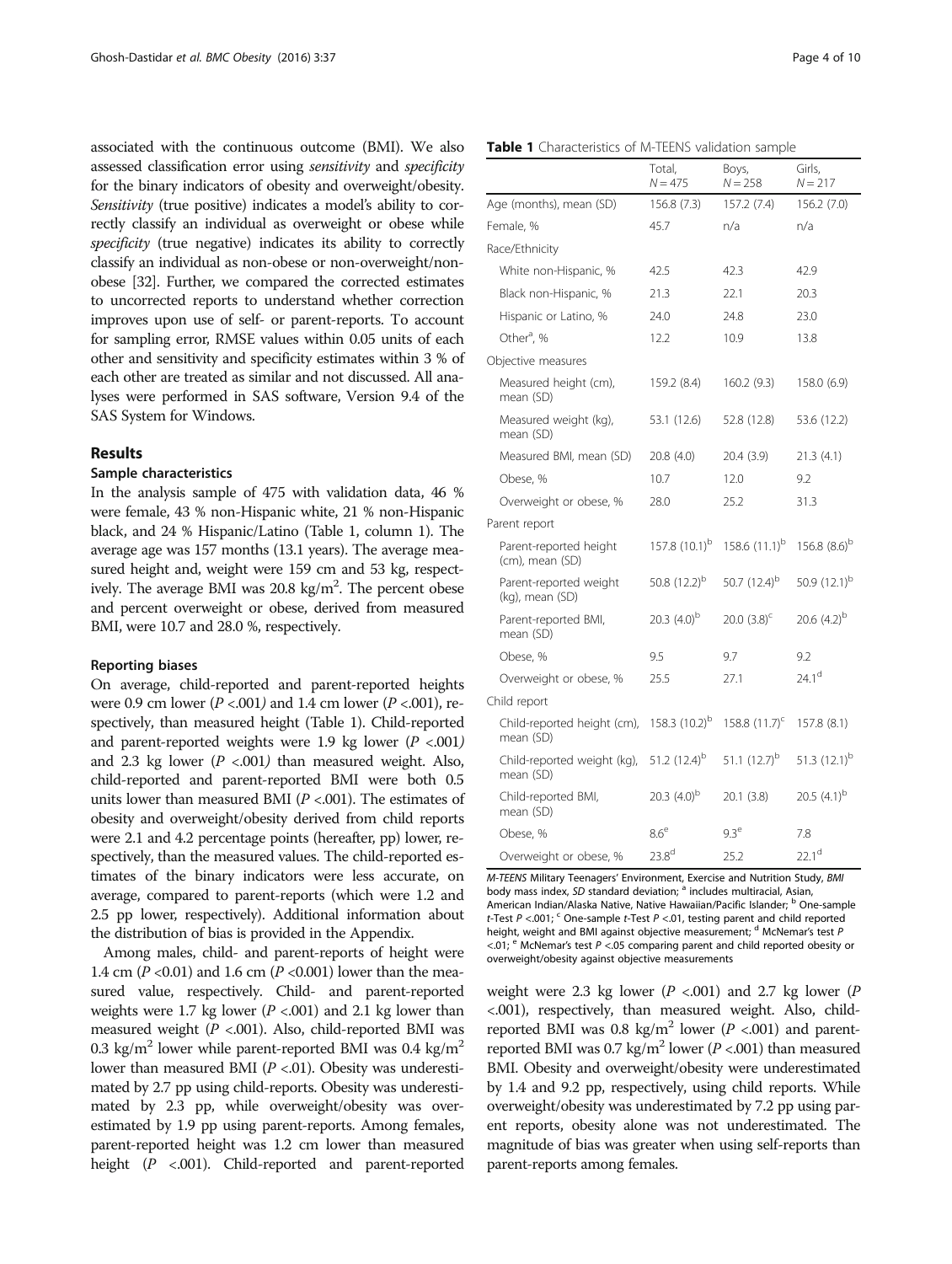# Association of reported and measured outcomes

In Table 2, we explored the correlations among parent reports, child reports, and measurements of weight, height, and BMI. The correlations between reported and measured weight were higher  $(r = 0.93)$  than that between reported and measured height  $(r = 0.79 - 0.82)$  and BMI  $(r = 0.87)$ . The patterns of association for males and females were similar, with slightly higher correlation between measured and reported height and BMI among females. All correlations were statistically significant  $(P < 0.001)$ .

# Quality of BMI correction models

In Table 3, the adjusted-  $R^2$  statistics were higher for models with weight as dependent variable (85.6–88.3 %) compared to models of height (67.1–77.4 %) and BMI (72.7–83.1 %), which is consistent with the pattern of observed correlations (Table 2). Across all outcomes (height, weight, BMI), the model with child and parent reports (Model 3) had the highest adjusted-  $R^2$  (higher is better) for males and females. The AIC statistic for Model 3 was consistently smaller (smaller AIC is better) compared to models with only either report, with a reduction of 10 units or more which indicates significant improvement [\[33](#page-9-0)]. Model equations are provided in the [Appendix](#page-7-0).

One difference between males and females is worth noting. Models with only the child report have superior fit (higher adjusted- $R^2$ , smaller AIC) compared to models with only the parent report for height, weight and BMI among males. However, models with only the parent report are superior to models with only the child report for weight and BMI among females.

Table 2 Correlation of reported and measured height, weight and BMI in M-TEENS

|                  | Measured vs.<br>Reported Weight | Measured vs.<br>Reported Height | Measured vs.<br>Reported BMI |
|------------------|---------------------------------|---------------------------------|------------------------------|
| Parent<br>report | 0.93 <sup>a</sup>               | 0.79 <sup>a</sup>               | $0.87$ <sup>a</sup>          |
| Child<br>report  | $0.93^{\rm a}$                  | 0.82 <sup>a</sup>               | $0.87$ <sup>a</sup>          |
| Males            |                                 |                                 |                              |
| Parent<br>report | 0.92 <sup>a</sup>               | 0.78 <sup>a</sup>               | $0.85^{\rm a}$               |
| Child<br>report  | 0.93 <sup>a</sup>               | 0.82 <sup>a</sup>               | 0.86 <sup>a</sup>            |
| Females          |                                 |                                 |                              |
| Parent<br>report | 0.93 <sup>a</sup>               | 0.82 <sup>a</sup>               | 0.89 <sup>a</sup>            |
| Child<br>report  | 0.92 <sup>a</sup>               | $0.85^{\rm a}$                  | 0.88 <sup>a</sup>            |

M-TEENS Military Teenagers' Environment, Exercise and Nutrition Study, BMI body mass index;  $^a$  Fisher's Z-Test P <0.001

Table 3 Quality of correction models for height, weight, and **RMI** 

|                             |                  | Males $(N = 258)$ |                                | Females $(N = 217)$ |                 |                                |
|-----------------------------|------------------|-------------------|--------------------------------|---------------------|-----------------|--------------------------------|
| Outcome                     | Parent<br>Report | Child<br>Report   | Parent<br>and Child<br>Reports | Parent<br>Report    | Child<br>Report | Parent<br>and Child<br>Reports |
| Height                      |                  |                   |                                |                     |                 |                                |
| Adjusted $R^2$ , %          | 67.1             | 72.4              | 74.9                           | 69.2                | 72.6            | 77.4                           |
| AIC                         | 872.9            | 827.0             | 804.4                          | 586.4               | 561.0           | 521.4                          |
| Weight                      |                  |                   |                                |                     |                 |                                |
| Adjusted R <sup>2</sup> , % | 85.6             | 86.4              | 87.6                           | 87.3                | 85.5            | 88.3                           |
| <b>AIC</b>                  | 823.8            | 807.9             | 787.0                          | 646.1               | 675.3           | 629.2                          |
| <b>BMI</b>                  |                  |                   |                                |                     |                 |                                |
| Adjusted $R^2$ , %          | 72.7             | 75.3              | 78.7                           | 80.4                | 78.8            | 83.1                           |
| <b>AIC</b>                  | 367.8            | 341.8             | 305.5                          | 267.9               | 285.0           | 237.2                          |

BMI body mass index, AIC Akaike Information Criterion

# Accuracy of corrected BMI and obesity estimates

When comparing corrected estimates to raw reports, we found that cross-validated RMSEs of 'indirect' corrected estimates were always smaller than those of raw reports (Tables [4](#page-5-0) and [5](#page-5-0)). As shown in Table [6,](#page-6-0) corrected means of height, weight and BMI were closer to those obtained from objective measurements, compared to child- or parentreported means. Also, the corrected obesity and overweight/obesity prevalence estimates (Table [6\)](#page-6-0) were less biased than estimates derived from raw reports (Table [1](#page-3-0)), suggesting that correction improves upon raw reports.

When comparing the 'indirect' and 'direct' correction approaches, we found that the cross-validated RMSEs from the 'indirect' approach were smaller than those of the 'direct' approach (Tables [4](#page-5-0) and [5\)](#page-5-0). While the three models for the 'indirect' approach had similar RMSEs for male BMI, model 3 had the smallest RMSE while 'indirect' model 1 had the smallest RMSE for female BMI. Generally, sensitivity of estimates from the 'indirect approach' was higher than those from the 'direct approach'.

When comparing sensitivity across indirect models, results varied by gender and outcome. Indirect model 1 had the highest sensitivity for male obesity (83.9 %), and substantially higher than that of uncorrected reports (71 %). For the indicator of male overweight/obesity, uncorrected estimates from parent reports and corrected estimates from indirect models 1 and 2 had similar sensitivity (84.6 and 83.1 %, respectively). Among females, indirect model 1 (90 %) had higher sensitivity than uncorrected reports for obesity. For the indicator of overweight/obesity in females, the sensitivity of raw child and parent reports was especially low at 61.8 and 63.2 %, respectively. In comparison, indirect model 2 had the highest sensitivity (76.5 %) for female overweight/obesity.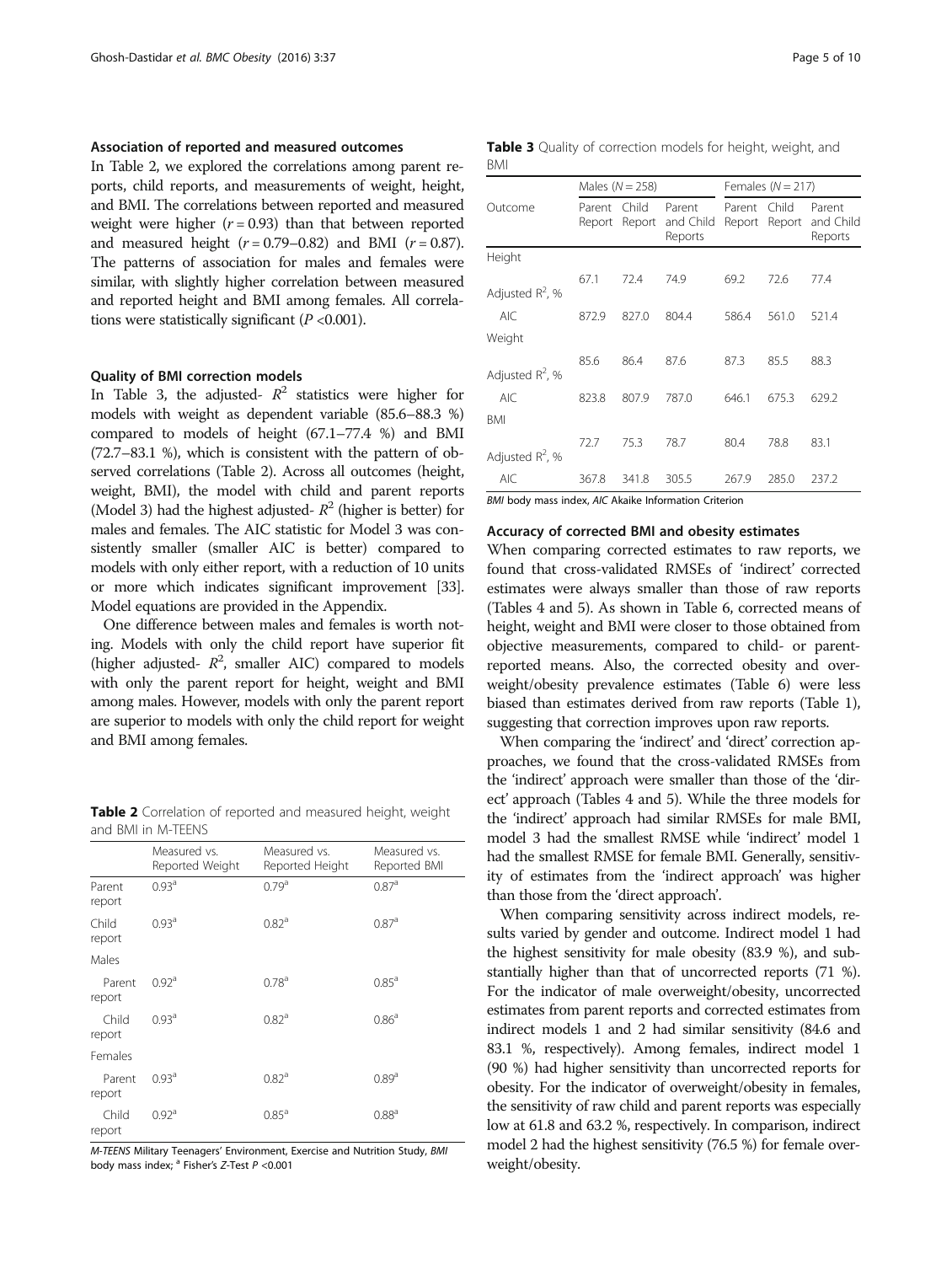<span id="page-5-0"></span>Table 4 RMSE, sensitivity, and specificity of reported and corrected outcomes computed using leave-one-out-validation

|                                           | Raw reports |      | Indirect Correction <sup>d</sup>                                                |      | Direct Correction <sup>e</sup> |                                                      |      |      |
|-------------------------------------------|-------------|------|---------------------------------------------------------------------------------|------|--------------------------------|------------------------------------------------------|------|------|
| Males $(N = 258)$                         |             |      | Parent Report Child Report Parent Report Child Report Both Reports <sup>c</sup> |      |                                | Parent Report Child Report Both Reports <sup>c</sup> |      |      |
| Body mass index                           |             |      |                                                                                 |      |                                |                                                      |      |      |
| <b>RMSE</b>                               | 2.12        | 2.03 | 1.84                                                                            | 1.85 | 1.82                           | 2.09                                                 | 1.97 | 1.92 |
| Sensitivity                               |             |      |                                                                                 |      |                                |                                                      |      |      |
| Obese <sup>a</sup> , %                    | 71.0        | 71.0 | 83.9                                                                            | 74.2 | 77.4                           | 67.7                                                 | 71.0 | 71.0 |
| Overweight or obese <sup>b</sup> , % 84.6 |             | 81.5 | 83.1                                                                            | 83.1 | 81.5                           | 80.0                                                 | 76.9 | 81.5 |
| Specificityb                              |             |      |                                                                                 |      |                                |                                                      |      |      |
| Obese <sup>a</sup> , %                    | 98.7        | 99.1 | 98.7                                                                            | 98.7 | 99.1                           | 99.1                                                 | 99.6 | 99.1 |
| Overweight or obese <sup>b</sup> , %      | 92.2        | 93.8 | 92.7                                                                            | 94.3 | 93.3                           | 93.8                                                 | 94.8 | 93.8 |

RMSE root mean-squared error, BMI body mass index; <sup>a</sup> BMI ≥95 percentile for age and gender; <sup>b</sup> BMI ≥85 percentile for age and gender; <sup>c</sup> model includes child and parent reports; <sup>d</sup> separate models for height, weight; <sup>e</sup> single model for BMI

When comparing specificity across the six models (using child report, parent report, or dual reports) under 'indirect' or 'direct' approach, we found the accuracy to be similar across all models. When comparing specificity for indicators of obesity and overweight/obesity, accuracy was slightly lower for overweight/obesity.

# **Discussion**

This paper aimed to assess the performance of linear correction models for BMI in child samples. Three linear models were considered – using only parent report, using only child report, using both reports. The robustness of our correction was evaluated with cross-validation. Our findings highlight that reported height and weight are unreliable, regardless of gender of child, and emphasize the importance of objective measurement. Yet objective measurements may not be feasible for many studies. When choosing between parent- and child-reports of children's height and weight, parent-reports may be less biased, on average. However, there appears to be a non-negligible amount of bias in uncorrected parent-reports in the right tail (indicators of male obesity, female overweight/obesity), which may be of interest to researchers and practitioners.

Thus, BMI correction, shown to work well in adults, may be helpful for studies of children that collect only reports.

Two important, consistent findings emerge from the cross-validated metrics of prediction performance of our correction models estimated with a sample of 12–13-yearolds. First, corrected estimates of height, weight and BMI have less error than uncorrected estimates (Table [6\)](#page-6-0). Second, an 'indirect' approach has better performance than a 'direct' approach – together, these findings provide support for linear BMI correction using separate models for height and weight. The quality of our models is similar to that of correction equations published by two recent studies conducted with 17–18 year olds in France ( $\mathbb{R}^2$  ranging from 67 to 87 %) [\[24\]](#page-8-0), and with  $8<sup>th</sup>$  and  $11<sup>th</sup>$  graders enrolled in Texas schools [[34](#page-9-0)].

However, the choice of which 'indirect' model to use – i.e. only parent-report, only child-report, or both reports is less clear. When assessing model fit, we found that there may be additional value in collecting multiple reports of height and weight. However, cross-validated RMSEs of BMI indicated that a model that includes only parent reports is most efficient for males and females, compared to a model with only child reports or a model with both

| Table 5 RMSE, sensitivity, and specificity of reported and corrected outcomes computed using leave-one-out-validation |                                  |                                |
|-----------------------------------------------------------------------------------------------------------------------|----------------------------------|--------------------------------|
| Raw reports                                                                                                           | Indirect Correction <sup>d</sup> | Direct Correction <sup>e</sup> |

|                                           | Raw reports<br>indirect Correction" |      | Direct Correction"                                                                                                                   |      |      |      |      |      |
|-------------------------------------------|-------------------------------------|------|--------------------------------------------------------------------------------------------------------------------------------------|------|------|------|------|------|
| Females $(N = 217)$                       |                                     |      | Parent Report Child Report Parent Report Child Report Both Reports <sup>c</sup> Parent Report Child Report Both Reports <sup>c</sup> |      |      |      |      |      |
| Body mass index                           |                                     |      |                                                                                                                                      |      |      |      |      |      |
| <b>RMSE</b>                               | 2.05                                | 2.15 | 1.72                                                                                                                                 | 1.92 | 1.78 | 1.86 | 1.97 | 1.82 |
| Sensitivity                               |                                     |      |                                                                                                                                      |      |      |      |      |      |
| Obese <sup>a</sup> , %                    | 85.0                                | 70.0 | 90.0                                                                                                                                 | 85.0 | 85.0 | 85.0 | 65.0 | 85.0 |
| Overweight or obese <sup>b</sup> , % 61.8 |                                     | 63.2 | 66.2                                                                                                                                 | 76.5 | 70.6 | 64.7 | 69.1 | 64.7 |
| Specificity, %                            |                                     |      |                                                                                                                                      |      |      |      |      |      |
| Obese <sup>a</sup> , %                    | 98.5                                | 98.5 | 98.5                                                                                                                                 | 97.0 | 96.5 | 98.5 | 98.0 | 98.0 |
| Overweight or obese <sup>b</sup> , %      | 94.0                                | 96.6 | 92.0                                                                                                                                 | 93.2 | 90.6 | 93.3 | 94.6 | 92.6 |

RMSE root mean-squared error, BMI body mass index; <sup>a</sup> BMI ≥95 percentile for age and gender; b BMI ≥85 percentile for age and gender; c model includes child and parent reports;  $d$  separate models for height, weight;  $e$  single model for BMI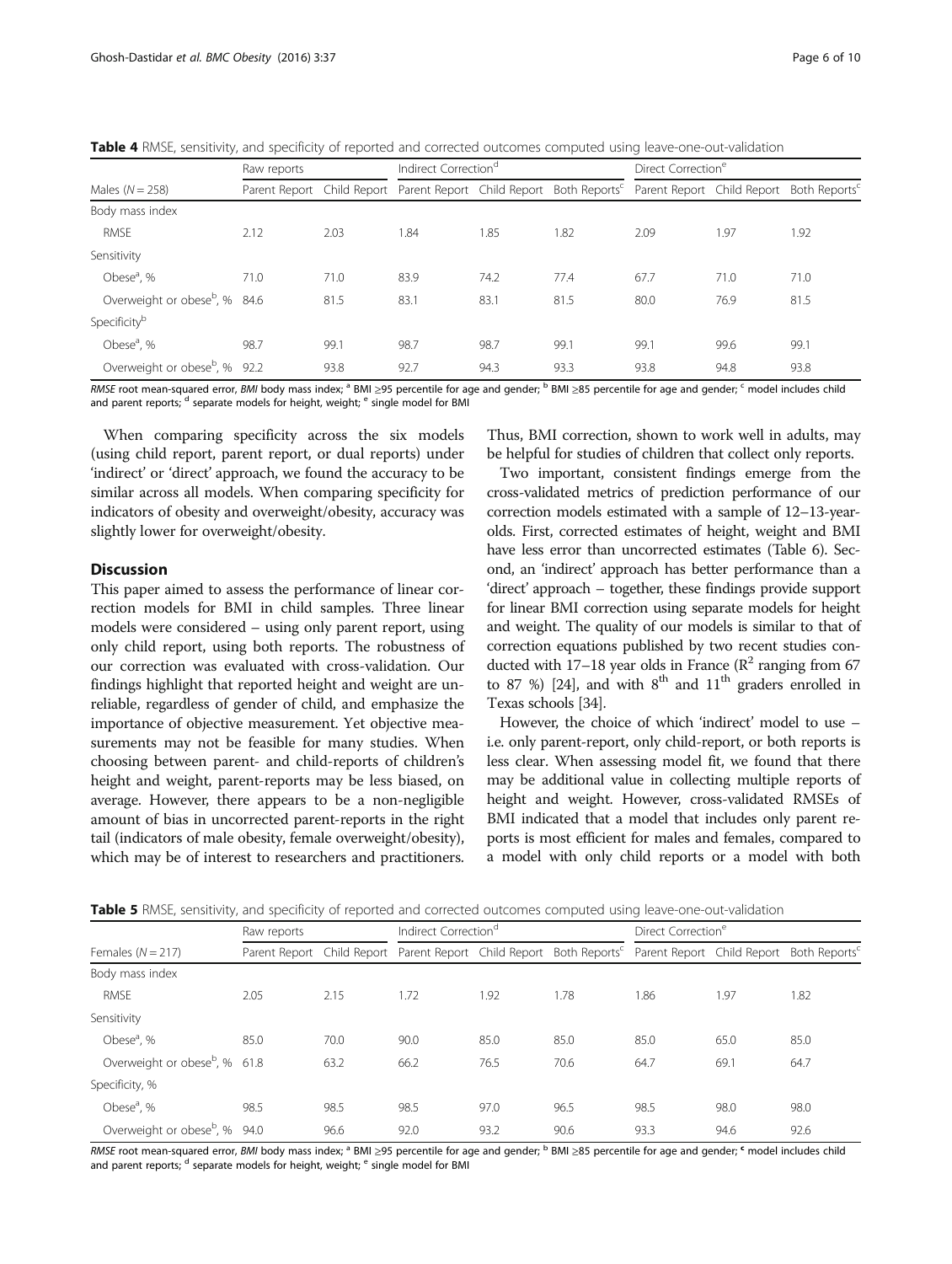<span id="page-6-0"></span>Table 6 Indirect corrected estimates using dual (parent and child) reports

|                                                   | Total.<br>$N = 475$ | Boys,<br>$N = 258$   | Girls.<br>$N = 217$ |
|---------------------------------------------------|---------------------|----------------------|---------------------|
| Indirect Estimates (Model3 <sup>c</sup> )         |                     |                      |                     |
| Corrected height (cm),<br>mean (SD)               | 159.3 (7.4)         | 160.3(8.2)           | 158.1(6.1)          |
| Corrected weight (kg),<br>mean (SD)               | 53.1 (12.0)         | 52.7 (12.2)          | 53.6 (11.7)         |
| Corrected BMI, mean (SD)                          | 20.8(3.9)           | 20.4(3.8)            | 21.4 (4.0)          |
| Corrected obese <sup>a</sup> , %                  | 10.5 <sup>ns</sup>  | 10.1 <sup>ns</sup>   | ns<br>11.1          |
| Corrected overweight<br>or obese <sup>b</sup> , % | ns<br>27.0          | $25.6$ <sup>ns</sup> | 28.6 <sup>ns</sup>  |

BMI body mass index, SD standard deviation;  $^{\text{a}}$  BMI  $\geq$ 95 percentile for age and gender; <sup>b</sup> BMI ≥85 percentile for age and gender; <sup>c</sup> model includes child and parent reports

reports. This difference may be explained by the fact that while AIC and leave-one-out cross validation are asymptotically equivalent, AIC can under-penalize complex models for smaller sample sizes [[35](#page-9-0)]. The results for specificity, which is the proportion of those without 'disease' accurately classified, were generally high across all models. When assessing sensitivity for obesity and overweight/ obesity, the corrected estimate did better than the raw report for three of four binary indicators. However, the best model varied by gender and outcome, and included only parent reports or only child reports. There may be considerable variation in model performance across other child characteristics (e.g. race/ethnicity, age or BMI categories) also, which were not assessed in this study.

Based on these findings, we provide guidance for future studies collecting height and weight of children. Evidence of bias in parent and child reports suggests that objective measurement is best. For researchers whose study budgets do not allow BMI measurement for all subjects, an option is to collect child reports, parent reports and objective measurements on a sub-sample, which can be used to conduct corrections for reported BMI in the sample without measurements. However, different BMI correction models may perform best for different outcomes (as suggested by our results) or subgroups of children so that a large validation sample may be necessary to identify the optimal model for each sub-group, which may be very costly. Our results in Tables [4](#page-5-0) and [5](#page-5-0) indicate that a model with multiple (parent and child) reports was best, or a close second, for 9 out of 10 metrics of prediction performance. Thus, a model with multiple reports may offer a multi-purpose and practical solution for BMI correction. When a validation sample cannot be obtained as part of the study design, the benefit of using correction equations developed for another dataset versus use of raw reports should be weighed.

Prior studies conducted with youth samples have typically focused on the magnitude of response biases and predictors

of reporting bias rather than on BMI correction. Our descriptive analyses provided similar findings as those in the literature with some exceptions. On average, underreporting was greater for weight than height; child and parent reports of weight were less accurate for females than males [[15](#page-8-0)]. Also, under-reporting of height and weight led to slight underestimation of BMI, and lower prevalence of obesity, compared to measurements. This last finding differs from Shields et al. [[14](#page-8-0)] who found that estimates of obesity from parental reports and measurements were similar among 9–11 year olds. Our sample of children is slightly older, however. We also found that the sensitivity of parent-reported overweight/obese in males (84.6 %) and obese in females (85 %) in our sample was considerably higher than the sensitivity of child reported estimates (59 to 75 % for overweight/obese and 70 to 74 % for obese) from nationally representative data [[15](#page-8-0)].

The few papers that have considered BMI correction in children have several limitations that we have been able to address. Two papers proposed correction models using the 'direct' approach [\[24](#page-8-0), [36\]](#page-9-0), without exploring differences in reporting errors in height and weight. Another study did not include parent-reported height and weight [[34](#page-9-0)]. A wellestablished set of correction models for height and weight [[16](#page-8-0)] extensively used in the economics of obesity literature (e.g., [\[37](#page-9-0)–[39\]](#page-9-0)) was also applied to a sample of 14–22 year olds in the National Longitudinal Survey of Youth without careful consideration of out-of-sample predictive performance. None of these applications considered the value of parent reports, although self-reported height and weight among children aged younger than 14 years have low accuracy [\[40](#page-9-0)–[43\]](#page-9-0). Also, most have ignored the issue of validity shrinkage [\[23](#page-8-0)].

Our results suggest an important opportunity for improving BMI predictions when objective assessments are not available for the entire sample of children surveyed by collecting self and proxy reports of the child's height and weight. While the sample size of our validation study did not permit stratified comparisons by child characteristics (e.g. age group, race-ethnicity or weight group), future research is needed to explore these issues.

## Limitations

Our study had several limitations. First, the sample size of the validation study was smaller than those of other correction studies, so that our statistical power was limited. It is important to replicate our results for less common outcomes (e.g. obesity) with larger sample sizes. Second, our study included 12– 13 year olds with parents in the military, so that our sample may have different reporting biases than children of other ages and in the civilian population. Third, while all children who completed an M-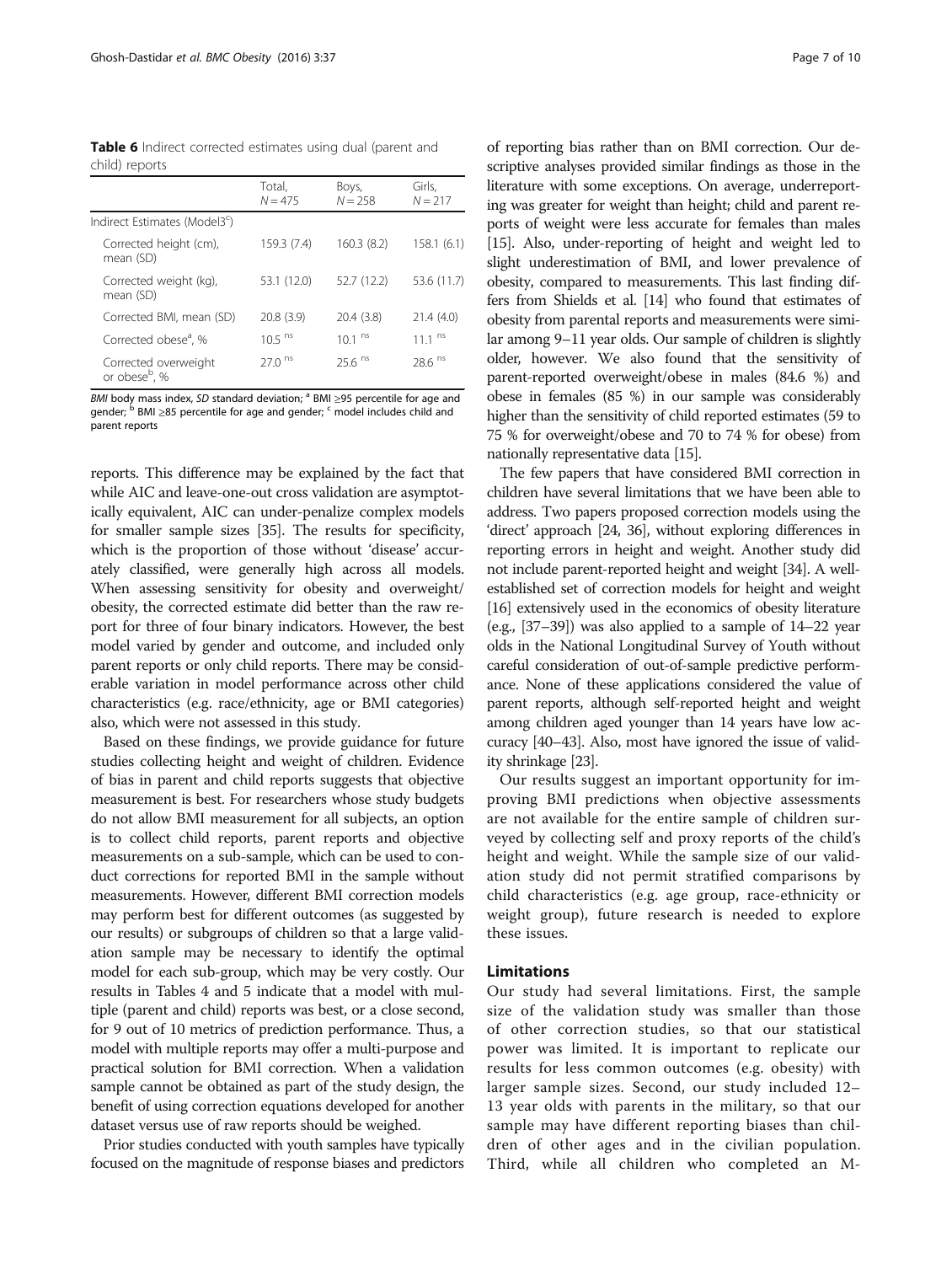<span id="page-7-0"></span>TEENS survey were eligible for measurement, our validation sample included only those who attended on-site measurement visits. Children who were measured differed from those who were not with respect to whether they lived on base, which is to be expected given that measurements were done on-base. Reported height and weight were not significantly different for these groups, however, so that this may not be a source of systematic bias. Finally, the sensitivity of corrected estimates might be improved (100 % is the maximum) by using a measurement-error model that can account for reporting errors in surveys, or classification or regression approaches that directly model binary outcomes.

# Conclusions

Objective measurements of height and weight are always preferable over self- or proxy-reports. However, correction models generate estimates that are closer to objective measures than reports. Therefore, in situations where BMI measurement for all subjects is infeasible, an approach that combines collecting a validation sub-sample and multiple reports of adolescents' height and weight with estimation of BMI correction models may offer a cost-effective and reasonable solution.

# Appendix

Table 7 Distribution of bias in child and parent reports of height, weight and BMI

|                                                   | Mean            | 25 <sup>th</sup> | 50 <sup>th</sup> | 75 <sup>th</sup> |
|---------------------------------------------------|-----------------|------------------|------------------|------------------|
|                                                   | (SD)            | percentile       | percentile       | percentile       |
| Bias in Height                                    |                 |                  |                  |                  |
| Objective - parent<br>report (cm)                 | $-1.5$<br>(6.2) | $-2.9$           | $-0.6$           | 1.2              |
| Objective - child<br>report (cm)                  | $-0.9$<br>(5.8) | $-2.5$           | $-0.2$           | 1.5              |
| Bias in Weight                                    |                 |                  |                  |                  |
| Objective - parent<br>report (kg)                 | $-2.4$<br>(4.7) | $-3.6$           | $-1.1$           | 0.3              |
| Objective - child<br>report (kg)                  | $-2.0$<br>(4.8) | $-2.9$           | $-0.9$           | 0.5              |
| Bias in BMI                                       |                 |                  |                  |                  |
| Objective - parent<br>report (kg/m <sup>2</sup> ) | $-0.5$<br>(2.0) | $-1.4$           | $-0.3$           | 0.4              |
| Objective - child<br>report (kg/m <sup>2</sup> )  | $-0.5$<br>(2.0) | $-1.2$           | $-0.3$           | 0.4              |

BMI body mass index, SD standard deviation

# Males (Model 1)

Height<sub>c</sub> (cm) = 126.335 + 0.644 height<sub>PR</sub>(cm) + 0.008 height $_{PR}^2$ (cm) + 0.206 age(months) + 2.548 race $_{Black}$  - 0.428 race $_{Hisenanic}$  + 0.45 race $_{Other}$ 

 $Weight_C (kg) = 51.582 + 0.922 weight_{PR}(kg) + 0.004 weight_{PR}^2(kg) +$ 0.002 age(months) + 1.189 race $_{Black}$  - 0.179 race $_{Hispanic}$  + 0.331 race $_{Other}$ 

 $BMl_C$  (kg/m<sup>2</sup>) = 21.239 + 0.812  $BMl_{PR}$ (kg/m<sup>2</sup>) + 0.016  $BMl_{PR}^2$ (kg/m<sup>2</sup>) -0.008 age(months) + 0.053 race $_{Black}$  + 0.318 race $_{Hispanic}$  + 0.217 race<sub>Other</sub>

# Males (Model 2)

Height<sub>C</sub> (cm) = 137.813 + 0.675 height<sub>CR</sub>(cm) + 0.009 height $\frac{2}{CR}$ (cm) + 0.131 age(months) + 2.697 race $_{Black}$  - 0.076 race $_{Hispanic}$  + 1.056 race<sub>Other</sub>

 $Weight_C$  (kg) = 55.664 + 0.917 weight<sub>CR</sub>(kg) + 0.002 weight $_{CR}^2$ (kg) - $0.025$  age(months) + 2.102 race $_{Black}$  + 0.105 race $_{Hispanic}$  + 0.844 race<sub>Other</sub>

 $BMl_C$  (kg/m<sup>2</sup>) = 19.854 + 0.803  $BMl_{CR}$ (kg/m<sup>2</sup>) + 0.019  $BMl_{CR}^2$ (kg/m<sup>2</sup>) + 0.001 age(months) + 0.168 race $_{Black}$  + 0.293 race $_{Hispanic}$  + 0.094 race $_{Other}$ 

## Males (Model 3)

Height<sub>c</sub> (cm) = 139.757 + 0.198 height<sub>PR</sub>(cm) + 0.011 height $_{PR}^2$ (cm) +  $0.516$  height<sub>CR</sub>(cm) + 0.0 height $\frac{2}{CR}$ (cm) + 0.117 age(months) + 2.627  $r$ ace $_{Black} + 0.101$  race $_{History} + 0.771$  race $_{Other}$ 

 $Weight_C$  (kg) = 55.563 + 0.409 weight<sub>PR</sub>(kg) + 0.002 weight $_{PR}^2$ (kg) +  $0.533$  weight<sub>CR</sub>(kg) + 0.001 weight<sub>CR</sub>(kg) - 0.023 age(months) + 1.688 race $_{Black}$  - 0.045 race $_{Hispanic}$  + 0.609 race $_{Other}$ 

 $BMI_C$  (kg/m<sup>2</sup>) = 21.239 + 0.393  $BMI_{PR}$ (kg/m<sup>2</sup>) + 0.001  $BMI_{PR}^2$ (kg/m<sup>2</sup>) +  $0.47 \overline{BMl}_{CR}$ (kg/m<sup>2</sup>) + 0.016  $BMl_{CR}^2$ (kg/m<sup>2</sup>) - 0.008 age(months) + 0.069  $r$ ace $B$ lack + 0.254 race $H$ ispanic + 0.081 race $O$ ther

## Females (Model 1)

 $Height_C$  (cm) = 141.878 + 0.644 height<sub>PR</sub>(cm) + 0.008 height $P_R$ (cm) + 0.1 age(months) + 0.04 race $_{Black}$  - 0.241 race $_{H is panic}$  + 0.047 race $_{Other}$ 

 $Weight_C (kg) = 52.622 + 0.91$  weight<sub>PR</sub>(kg) + 0.003 weight $_{PR}^2$ (kg) + 0.003 age(months) + 0.212 race $_{Black}$  - 0.313 race $_{Hispanic}$  + 1.102 race $_{Other}$ 

 $BMI_C$  (kg/m<sup>2</sup>) = 20.592 + 0.806  $BMI_{PR}$ (kg/m<sup>2</sup>) + 0.015  $BMI_{PR}^2$ (kg/m<sup>2</sup>) + 0.003 age(months) + 0.104 race $_{Black}$  - 0.134 race $_{Hisonic}$  + 0.429 race $_{Other}$ 

#### Females (Model 2)

 $Height_C$  (cm) = 146.923 + 0.71 height<sub>CR</sub>(cm) + 0.003 height $\frac{2}{CR}$ (cm) + 0.07 age(months) + 0.041 race $_{Black}$  + 0.204 race $_{Hispanic}$  - 0.342 race $_{Other}$ 

Weight<sub>C</sub> (kg) = 55.997 + 0.899 weight<sub>CR</sub>(kg) + 0.003 weight $_{CR}^2$ (kg) -0.017 age(months) - 0.249 race $_{Black}$  - 0.938 race $_{H ispanic}$  + 0.9 race<sub>Other</sub>

 $BMl_C$  (kg/m<sup>2</sup>) = 22.692 + 0.821  $BMl_{CR}$ (kg/m<sup>2</sup>) + 0.014  $BMl_{CR}^2$ (kg/m<sup>2</sup>) -0.01 age(months) -0.062 race $_{Black}$  - 0.453 race $_{Hispanic}$  + 0.667 race $_{Other}$ 

#### Females (Model 3)

Height<sub>c</sub> (cm) = 148.891 + 0.301 height<sub>PR</sub>(cm) + 0.009 height $_{PR}^2$ (cm) +  $0.45$  height<sub>CR</sub>(cm) -0.003 height $\frac{2}{CR}$ (cm) + 0.055 age(months) + 0.082  $r$ ace $B$ lack + 0.325 race $H$ ispanic - 0.081 race $O$ ther

Weight<sub>C</sub> (kg) = 55.634 + 0.577 weight<sub>PR</sub>(kg) + 0.003 weight $_{PR}^2$ (kg) +  $0.358$  weight<sub>CR</sub>(kg) -0.001 weight $\frac{2}{3}$ (kg) - 0.015 age(months) + 0.024 race $_{Black}$  - 0.476 race $_{Hispanic}$  + 0.846 race $_{Other}$ 

 $BMI_C$  (kg/m<sup>2</sup>) = 21.838 + 0.462  $BMI_{PR}$ (kg/m<sup>2</sup>) + 0.011  $BMI_{PR}^2$ (kg/m<sup>2</sup>) +  $0.399$  BMI<sub>CR</sub>(kg/m<sup>2</sup>) + 0.003 BMI<sup>2</sup><sub>CR</sub>(kg/m<sup>2</sup>) - 0.005 age(months) + 0.0 race $_{Black}$  - 0.291 race $_{Hispanic}$  + 0.366 race $_{Other}$ 

The formulae for estimating height, weight and BMI using child and parent reports, derived from Model 3, are shown below separately for boys and girls BMI body mass index, Height<sub>c</sub> corrected height, Height<sub>PR</sub> parent reported height, Height<sub>CR</sub> child reported height, Weight<sub>C</sub> corrected weight, Weight<sub>PR</sub> parent reported weight, Weight<sub>CR</sub> child reported weight,  $BML<sub>C</sub>$  corrected BMI,  $BMl_{PR}$  parent reported BMI,  $BMl_{CR}$  child reported BMI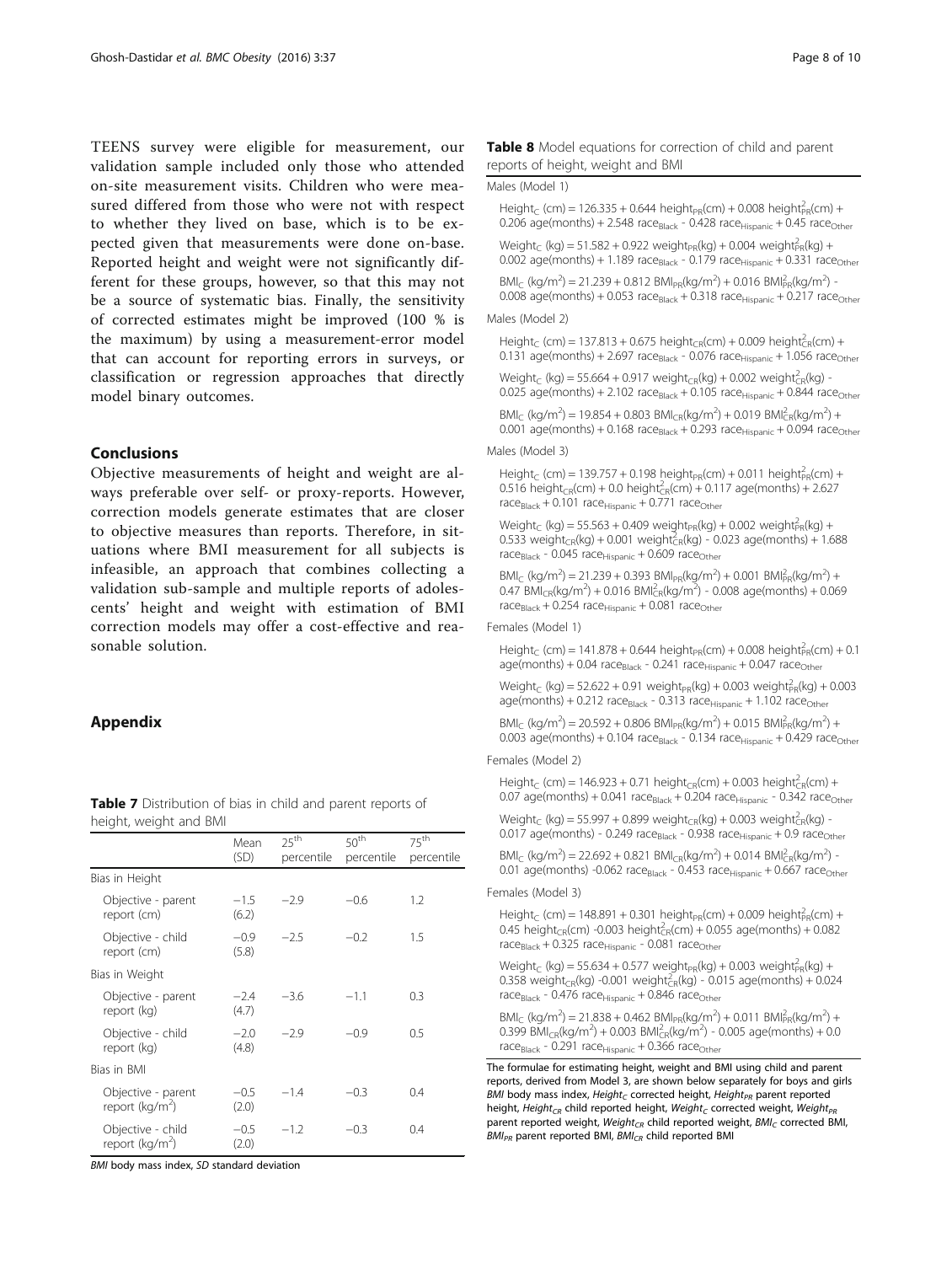## <span id="page-8-0"></span>Acknowledgements

We thank the U.S. Army for its support of the M-TEENS as well as the military families for their participation. We thank Victoria Shier and Elizabeth Wong for excellent research assistance, and Lane Burgette for valuable statistics consultation.

## Funding

This research was supported by National Institute of Child Health and Human Development (grant no. R01HD067536).

## Availability of data and material

The datasets analyzed during the current study available from the corresponding author on reasonable request.

#### Authors' contributions

AD, MBG-D and NN worked on study conception and design. MBG-D and AH set up the analysis plan, and AH implemented the analysis. All authors reviewed the results, and provided feedback on results. MBG-D, AH and AD compiled the literature review. MBG-D took the lead in writing; AD, NN and AH provided critical comments and feedback. All authors read and approved the final manuscript.

#### Competing interests

We have read and understood BMC policy on declaration of interests, and declare that we have no competing interests.

#### Consent for publication

Not applicable.

## Ethics approval and consent to participate

All research was reviewed and approved by the Institutional Review Boards at RAND, University of Southern California, and the Army Human Research Protection Office. Online consent and assent was obtained from parents and children, respectively. First, parents consented online; then, children provided assent online.

#### Author details

<sup>1</sup>RAND Corporation, Department of Economics and Statistics, 1776 Main Street, Santa Monica, CA 90401, USA. <sup>2</sup>RAND Corporation, Department of Economics and Statistics, 4570 Fifth Ave, Pittsburgh, PA 15213, USA. <sup>3</sup>RAND Corporation, Department of Economics and Statistics, Boston, MA, USA. 4 Dornsife Center for Economic and Social Research (CESR), University of Southern California, Los Angeles, CA, USA.

# Received: 11 December 2015 Accepted: 6 September 2016 Published online: 13 September 2016

#### References

- 1. Ebbeling CB, Pawlak DB, Ludwig DS. Childhood obesity: public-health crisis, common sense cure. Lancet. 2002;360(9331):473–82.
- 2. World Health Organization. Global strategy on diet, physical activity, and health: childhood overweight and obesity. Available from: [http://www.who.](http://www.who.int/dietphysicalactivity/childhood/en/) [int/dietphysicalactivity/childhood/en/](http://www.who.int/dietphysicalactivity/childhood/en/).
- 3. National Center for Health Statistics. Health, United States, 2011: with special features on socioeconomic status and health. Hyattsville: U.S. Department of Health and Human Services; 2012.
- 4. Ogden CL, Carroll MD, Kit BK, Flegal KM. Prevalence of childhood and adult obesity in the United States, 2011–2012. JAMA. 2014;311(8):806–14. doi:[10.](http://dx.doi.org/10.1001/jama.2014.732) [1001/jama.2014.732.](http://dx.doi.org/10.1001/jama.2014.732)
- 5. Kumanyika SK, Obarzanek E, Stettler N, Bell R, Field AE, Fortmann SP, Franklin BA, Gillman MW, Lewis CE, Poston WC, Stevens J, Hong Y. Population-based prevention of obesity: the need for comprehensive promotion of healthful eating, physical activity, and energy balance: a scientific statement from American Heart Association Council on Epidemiology and Prevention, Interdisciplinary Committee for Prevention (formerly the expert panel on population and prevention science). Circulation. 2008;118(4):428–64. doi:[10.1161/CIRCULATIONAHA.108.189702.](http://dx.doi.org/10.1161/CIRCULATIONAHA.108.189702)
- 6. Barlow SE, Dietz WH. Obesity evaluation and treatment: expert Committee recommendations. The Maternal and Child Health Bureau, Health Resources and Services Administration and the Department of Health and Human Services. Pediatrics. 1998;102(3):E29.
- 7. Himes JH, Dietz WH. Guidelines for overweight in adolescent preventive services: recommendations from an expert committee. The Expert Committee on Clinical Guidelines for Overweight in Adolescent Preventive Services. Am J Clin Nutr. 1994;59(2):307–16.
- 8. Krebs NF, Himes JH, Jacobson D, Nicklas TA, Guilday P, Styne D. Assessment of child and adolescent overweight and obesity. Pediatrics. 2007;120 Suppl 4:S193–228. doi[:10.1542/peds.2007-2329D](http://dx.doi.org/10.1542/peds.2007-2329D).
- 9. Himes JH. Challenges of accurately measuring and using BMI and other indicators of obesity in children. Pediatrics. 2009;124 Suppl 1:S3–22. doi:[10.](http://dx.doi.org/10.1542/peds.2008-3586D) [1542/peds.2008-3586D.](http://dx.doi.org/10.1542/peds.2008-3586D)
- 10. Groves R. Nonresponse rates and nonresponse bias in household surveys. Public Opin Q. 2006;70(5):646–75.
- 11. Centers for Disease Control and Prevention (CDC). Behavioral risk factor surveillance system survey data. Atlanta: U.S. Department of Health and Human Services; 2014.
- 12. National Center for Health Statistics. Data file documentation, National Health Interview Survey. Hyattsville: National Center for Health Statistics, Centers for Disease Control and Prevention; 2013.
- 13. Data Resource Center on Child and Adolescent Health. National Survey of Children's Health 2011/2012, Child and Adolescent Health Measurement Initiative. Available from: [http://childhealthdata.org/.](http://childhealthdata.org/)
- 14. Shields M, Connor Gorber S, Janssen I, Tremblay MS. Obesity estimates for children based on parent-reported versus direct measures. Health Rep. 2011;22(3):47–58.
- 15. Sherry B, Jefferds ME, Grummer-Strawn LM. Accuracy of adolescent self-report of height and weight in assessing overweight status: a literature review. Arch Pediatr Adolesc Med. 2007;161(12):1154–61. doi[:10.1001/archpedi.161.12.1154.](http://dx.doi.org/10.1001/archpedi.161.12.1154)
- 16. Cawley J. The impact of obesity on wages. J Hum Resour. 2004;39(2):451–74. doi:[10.2307/3559022](http://dx.doi.org/10.2307/3559022).
- 17. Dutton DJ, McLaren L. The usefulness of "corrected" body mass index vs. self-reported body mass index: comparing the population distributions, sensitivity, specificity, and predictive utility of three correction equations using Canadian population-based data. BMC Public Health. 2014;14:430. doi[:10.1186/1471-2458-14-430](http://dx.doi.org/10.1186/1471-2458-14-430). PubMed PMID: 24885210; PubMed Central PMCID: PMC4108015.
- 18. Jain RB. Regression models to predict corrected weight, height and obesity prevalence from self-reported data: data from BRFSS 1999–2007. Int J Obes. 2010;34(11):1655–64. doi:[10.1038/ijo.2010.80](http://dx.doi.org/10.1038/ijo.2010.80).
- 19. May AM, Barnes DR, Forouhi NG, Luben R, Khaw KT, Wareham NJ, Peeters PH, Sharp SJ. Prediction of measured weight from self-reported weight was not improved after stratification by body mass index. Obesity. 2013;21(1): E137–42. doi[:10.1002/oby.20141](http://dx.doi.org/10.1002/oby.20141).
- 20. Nyholm M, Gullberg B, Merlo J, Lundqvist-Persson C, Rastam L, Lindblad U. The validity of obesity based on self-reported weight and height: implications for population studies. Obesity. 2007;15(1):197–208. doi:[10.](http://dx.doi.org/10.1038/oby.2007.536) [1038/oby.2007.536.](http://dx.doi.org/10.1038/oby.2007.536)
- 21. Rowland ML. Self-reported weight and height. Am J Clin Nutr. 1990; 52(6):1125–33.
- 22. Spencer EA, Appleby PN, Davey GK, Key TJ. Validity of self-reported height and weight in 4808 EPIC-Oxford participants. Public Health Nutr. 2002;5(4): 561–5. doi:[10.1079/PHN2001322](http://dx.doi.org/10.1079/PHN2001322).
- 23. Ivanescu AE, Li P, George B, Brown AW, Keith SW, Raju D, Allison DB. The importance of prediction model validation and assessment in obesity and nutrition research. Int J Obes. 2015. doi:[10.1038/ijo.2015.214.](http://dx.doi.org/10.1038/ijo.2015.214)
- 24. Legleye S, Beck F, Spilka S, Chau N. Correction of body-mass index using body-shape perception and socioeconomic status in adolescent self-report surveys. PLoS One. 2014;9(5):e96768. doi[:10.1371/journal.pone.](http://dx.doi.org/10.1371/journal.pone.0096768) [0096768](http://dx.doi.org/10.1371/journal.pone.0096768). PubMed PMID: 24844229, PubMed Central PMCID: PMC4028195.
- 25. Reither EN, Utz RL. A procedure to correct proxy-reported weight in the National Health Interview Survey, 1976–2002. Popul Health Metrics. 2009;7(2). doi: [10.1186/1478-7954-7-2.](http://dx.doi.org/10.1186/1478-7954-7-2)
- 26. Brault M-C, Turcotte O, Aimé A, Côté M, Bégin C. Body mass index accuracy in preadolescents: can we trust self-report or should we seek parent report? J Pediatr. 2015;167(2):366–71. [http://dx.doi.org/10.1016/j.jpeds.2015.04.043.](http://dx.doi.org/10.1016/j.jpeds.2015.04.043)
- 27. Tanielian T, Karney B, Chandra A, Meadows S. The deployment life study. Methodological overview and baseline sample description. Santa Monica: RAND Corporation; 2014.
- 28. Chandra A, Lara-Cinisomo S, Jaycox LH, Tanielian T, Burns RM, Ruder T, Han B. Children on the homefront: the experience of children from military families. Pediatrics. 2010;125(1):16–25. doi:[10.1542/peds.2009-1180](http://dx.doi.org/10.1542/peds.2009-1180).